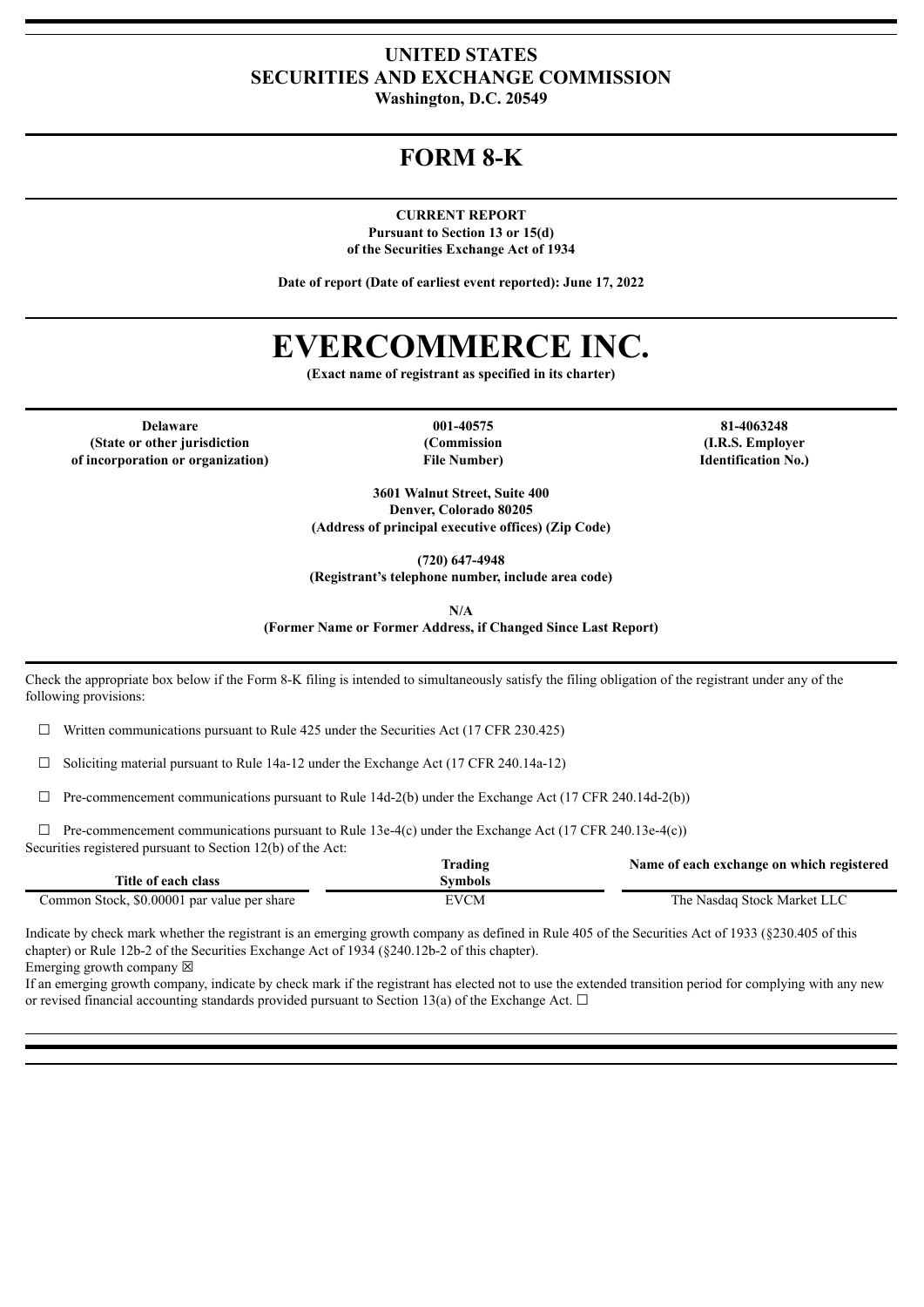#### Item 5.02 Departure of Directors or Certain Officers; Election of Directors; Appointment of Certain Officers; Compensatory **Arrangements of Certain Officers.**

On June 17, 2022, Jonathan Durham resigned from the Board of Directors (the "Board") of EverCommerce Inc. (the "Company"), effective on such date. Mr. Durham was designated to serve on the Company's Board of Directors by SLA CM Eclipse Holdings, L.P. and certain affiliated entities ("Silver Lake") pursuant to the Stockholders Agreement between the Company, Silver Lake and Providence Strategic Growth II L.P. and certain affiliated entities, dated June 30, 2021 (the "Stockholders Agreement"). Mr. Durham's resignation is not the result of any disagreement with the Company on any matter relating to the Company's operations, policies or practices.

The Board has elected John Rudella to the Company's Board, effective June 17, 2022, to fill the vacancy created by Mr. Durham's resignation. Mr. Rudella was designated to serve on the Board by Silver Lake, consistent with the Stockholders Agreement.

Mr. Rudella, 51, is a Director of Silver Lake, which he joined in 2014. Prior to joining Silver Lake, Mr. Rudella served as a U.S. Navy SEAL where he held a variety of leadership positions, worked in technology development, and made multiple deployments to Africa and the Middle East. Mr. Rudella holds a B.S. in Aeronautical Engineering from the U.S. Naval Academy and a M.S. from the Industrial College of the Armed Forces. Mr. Rudella currently serves on the board of directors of First Advantage Corporation and the Station Foundation. He previously served on the board of Ancestry.com. The Company believes Mr. Rudella is qualified to serve on the Board due to his financial and leadership experience, as well as his public company board experience.

Mr. Rudella has waived participation in the Company's Non-Employee Director Compensation Program. The Company expects to enter into the Company's standard form of indemnification agreement with Mr. Rudella.

Concurrent with the effectiveness of Mr. Durham's resignation, Penny Baldwin-Leonard was appointed to the Company's Audit Committee.